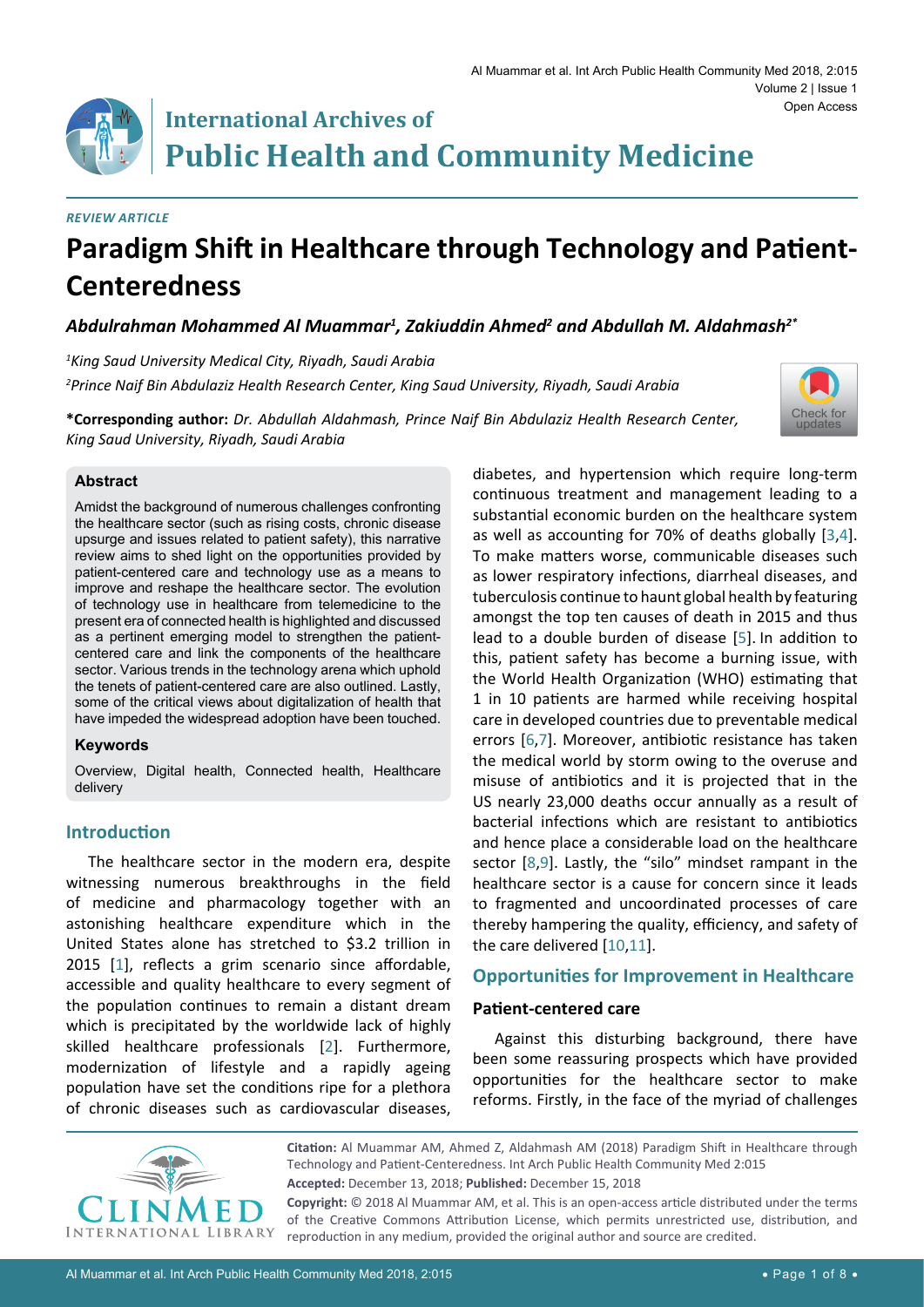confronting the healthcare sector, in a much-publicized landmark report, the Institute of Medicine suggested an approach for improvement and "crossing the quality chasm" by outlining six aims for healthcare to be safe, effective, patient-centered, timely, efficient and equitable [\[12](#page-5-11)]. Among the principles that had been proposed, the one that garnered most attention was the aim for health care to be "patient-centered by providing care that is respectful of and responsive to individual patient preferences, needs and values and ensuring that patient values guide all clinical decisions" [[12](#page-5-11)].Eight dimensions of patient-centered care as outlined by the Picker Institute include: 1) Respect for patients' values, preferences and expressed need; 2) Coordination and integration of care; 3) Information, communication and education; 4) Physical comfort; 5) Emotional support and alleviation of fear and anxiety; 6) Involvement of family and friends; 7) Transition and continuity 8) Access to care [\[13](#page-5-12)]. In addition, the WHO advocated peoplecentered care as a broad term to include patients at every level of the health systems and defined it as "care that is focused and organized around the health needs and expectations of people and communities rather than on diseases" [\[14](#page-5-13),[15](#page-5-14)].

Consequently, by bringing patient-centered health care to the forefront, the patient is no longer a passive recipient of healthcare services and the concepts of patient engagement and empowerment have gained ground since they embolden the role of patients to proactively participate in self-care practices especially in this age of chronic disease upsurge [\[16](#page-5-15),[17](#page-5-16)].

In recent years, research has provided compelling support in favor of patient centrism since it has been shown that implementing patient centered care is linked to greater compliance by the patients, better recovery and health outcomes and declined readmission rates [[18](#page-6-9)]. For instance, a systematic review on the benefits of patient-centered care among patients with chronic heart failure revealed an increase in their quality of life, as well as a boost in their physical and mental status [[19](#page-6-10)]. Effective communication between the doctor and patient by forging a better interpersonal relationship, information exchange and involving patients in decision making have been shown to improve patient satisfaction which is constructive for doctors since it leads to greater job satisfaction and reduced burnout [\[20](#page-6-11)]. Numerous monetary benefits have also been attributed to patientcentrism such as reduced hospital stay, lower cost per case, reduced operating costs and malpractice claims, all of which contribute to improving the quality of the healthcare delivered [\[21](#page-6-12)]. Evidently, a win-win situation at every level of healthcare has germinated as a result of this paradigm shift in healthcare delivery.

#### **Technology use**

The other beam of comfort lies in the information technology arena, whose epoch-making invention and

development have been at the vanguard of human progress, in recent history. Today, technological advancements have made digital tools widely accessible and handy to the masses with approximately 46% of the world's population having access to the internet in 2016 [\[22](#page-6-0)] and nearly 7.683 billion people having mobile cellular subscriptions in 2017 [\[23](#page-6-1)]. Owing to this accessibility to the digital world, people have now become introduced to a boundless sphere of information, effortless communication, and endless opportunities by literally a click of the finger.

Harnessing upon this massive penetration, technology has been deployed in healthcare which was advocated by the Institute of Medicine as a vital means to accomplish the aforementioned six aims to improve quality in healthcare [[12](#page-5-11)] and has shown compelling potential in mitigating the problems faced by the healthcare sector by enabling accessible, efficient and improved health outcomes [[24](#page-6-2)]. Additionally, the WHO also resonated with the essential role of technology in realizing the 2030 Sustainable Development Goals related to health [[25\]](#page-6-3). More particularly, the use of technology in healthcare upholds the tenets of patient-centered care by channeling new approaches to promote patient engagement and improve the communication between the patient and the healthcare professionals and consequently enhanced care [[26](#page-6-4)].

#### **Overview of Technology Application in Healthcare and its Evolution**

A peek into the evolution of technology use in healthcare exhibits a dynamic and fascinating sequence of events that led to the digital health era as we know it, keeping in view the progress in technology has been exceedingly fast-paced and is increasingly orienting towards patient-centric principles. In the 1960s, coupled with the advancements made in information and communication technology (ICT) and the dire need to make healthcare accessible in remote regions, paved the way for technological application in the healthcare arena and the birth of *Telemedicine* which literally means "healing at a distance" [[27](#page-6-5)] and according to the Institute of Medicine, it is defined as "the use of electronic information and communications technologies to provide and support health care when distance separates the participants" [\[28](#page-6-6)].

Soon after, it was recognized that the approach towards the remote provision of healthcare needed to encompass a more comprehensive outlook by incorporating non-physician related care such as nursing and pharmacy and elements of public health such as health education and health promotion to empower the patients for self-care. This broader scope of telemedicine was coined as *Telehealth* [\[29](#page-6-7),[30](#page-6-8)].

The turn of the century witnessed a colossal upsurge of the internet and every sector including healthcare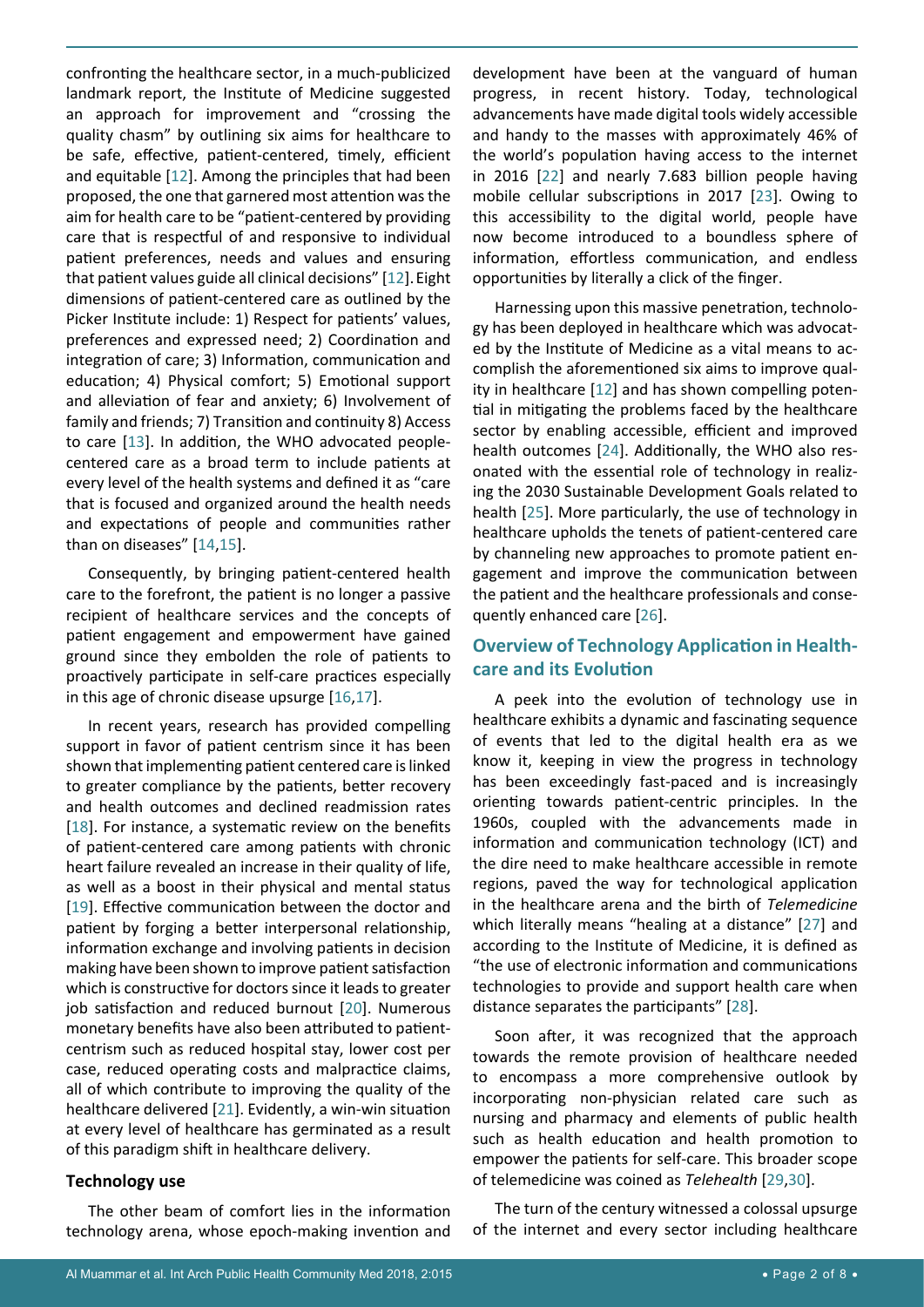went on board to benefit from the fresh opportunities that now lay before them. This led to the rise of *Electronic Health (eHealth)* which is defined as "an emerging field in the intersection of medical informatics, public health, and business, referring to health services and information delivered or enhanced through the Internet and related technologies. In a broader sense, the term characterizes not only a technical development, but also a state-of-mind, a way of thinking, an attitude, and a commitment for networked, global thinking, to improve health care locally, regionally, and worldwide by using information and communication technology" [[31](#page-6-22)].

But what may be considered a game changer was the proliferation of mobile phones into the hands of a common man. Capitalizing upon this accessibility to technology, the healthcare sector found new ways to address the healthcare challenges facing them, heralding the rise of *mobile health (mHealth)* which is a subset of eHealth and provides medical and public health services and information via mobile technologies such as mobile phones and personal digital assistants (PDAs) [[32](#page-6-23)]. mHealth offers a means for healthcare professionals to keep their patients updated via reminders, alerts and health-related information [[33](#page-6-24)]. Multiple studies have focused on the role of mobile SMS as a means for impelling behavior change, self-efficacy and improving knowledge in areas such as sexual and reproductive health [[34](#page-6-25)].

With the coming of the Internet of Things (IoT) into the technology scenario, it became possible to create a network between different devices through software's, sensors and network connectivity thereby enabling an exchange of data between them [\[35](#page-6-26)]. This propelled the rise of *Digital Health* which is defined as "an improvement in the way healthcare provision is conceived and delivered by healthcare providers through the use of information and communication technologies to monitor and improve the wellbeing and health of patients and to empower patients in the management of their health and that of their families" [[36](#page-6-27)] and includes categories such as mHealth, health information technology (IT), wearable devices, telehealth and telemedicine, and personalized medicine [[37](#page-6-28)].

In recent times, with the realization of bringing patient-centric values of patient engagement and empowerment to the forefront, adoption of the latest technology in health care and recognizing the need to ward off the perils of a disassembled healthcare sector, a new sociotechnical concept of "*Connected Health*" came into being with the aim to make health and wellness services safe, effective and efficient and as a result enhancing the quality of life and lowering the costs [[38](#page-6-29)]. Connected Health, an overarching model that includes all aspects of technology use in healthcare such as telemedicine, telehealth, mHealth, and eHealth,

mirrors a distinct balance of technology use for information sharing and connectedness together with proactive care and integrated healthcare services [[39\]](#page-6-13). Moreover, it has opened up a new vista in healthcare by digitally connecting clinicians to clinicians, patients to clinicians and patients to other patients [\[30](#page-6-8)].

Consequently, as an era of connected health beckons, lured by an exciting prospect of long-term wellness of the patient and enhanced outcomes, prominent health technology companies such as Philips [\[40](#page-6-14)] and Partners Healthcare [\[41](#page-6-15)] have launched their respective Connected Health platforms. Additionally, in the Middle East, RAHAH (Remotely Accessible HealthCare At Home), a novel connected health model from Saudi Arabia, is all set to carve a niche for itself in this everevolving ecosystem [[42](#page-6-16)[-44](#page-6-17)].

#### **Trends in the Digital Health Landscape Today**

#### **e-Patients, e-Physicians and smart hospitals**

In accordance with patient-centered care, a partnership has developed between the patient and provider and a patient is encouraged to proactively participate in disease management as well as being engaged in the decision-making process. Moreover, a patient now increasingly resorts to the internet to seek health information. As a result, a patient today is "empowered, engaged, equipped, and enabled" besides being digital health-savvy leading to the birth of an e-Patient [[45](#page-6-18)].

Slowly but surely, technology is being endorsed and implemented by the doctors as well. e-Physicians are increasingly leveraging from the opportunities conveyed through smartphones in clinical decision making and better care coordination through smarter scheduling and organization of their tasks [[46](#page-6-19),[47](#page-6-20)].

Hospital facilities too are progressing in parallel by utilizing technological innovations to enhance the care and safety of the patient during their stay at the hospital, for instance, by installing automation systems in the building to regulate temperature, ventilation, and fixing smart locks. Interconnected clinical information systems such as Laboratory Information Systems ensure smart patient care processes. Moreover, identification systems enable authentication and tracking of patients, staff, and hospital equipment [[48](#page-6-21)].

#### **Teleconsultation and remote patient monitoring**

The ample opportunities for effective communication resulting from technological advancements have laid the groundwork to enable real-time consultations between health providers and patients separated by geographical distance, a process known as teleconsultation and thus bridging the communication gap between them. A more robust form of teleconsultation is remote patient monitoring (RPM) which deploys the latest IT tools to provide diagnostic and treatment services to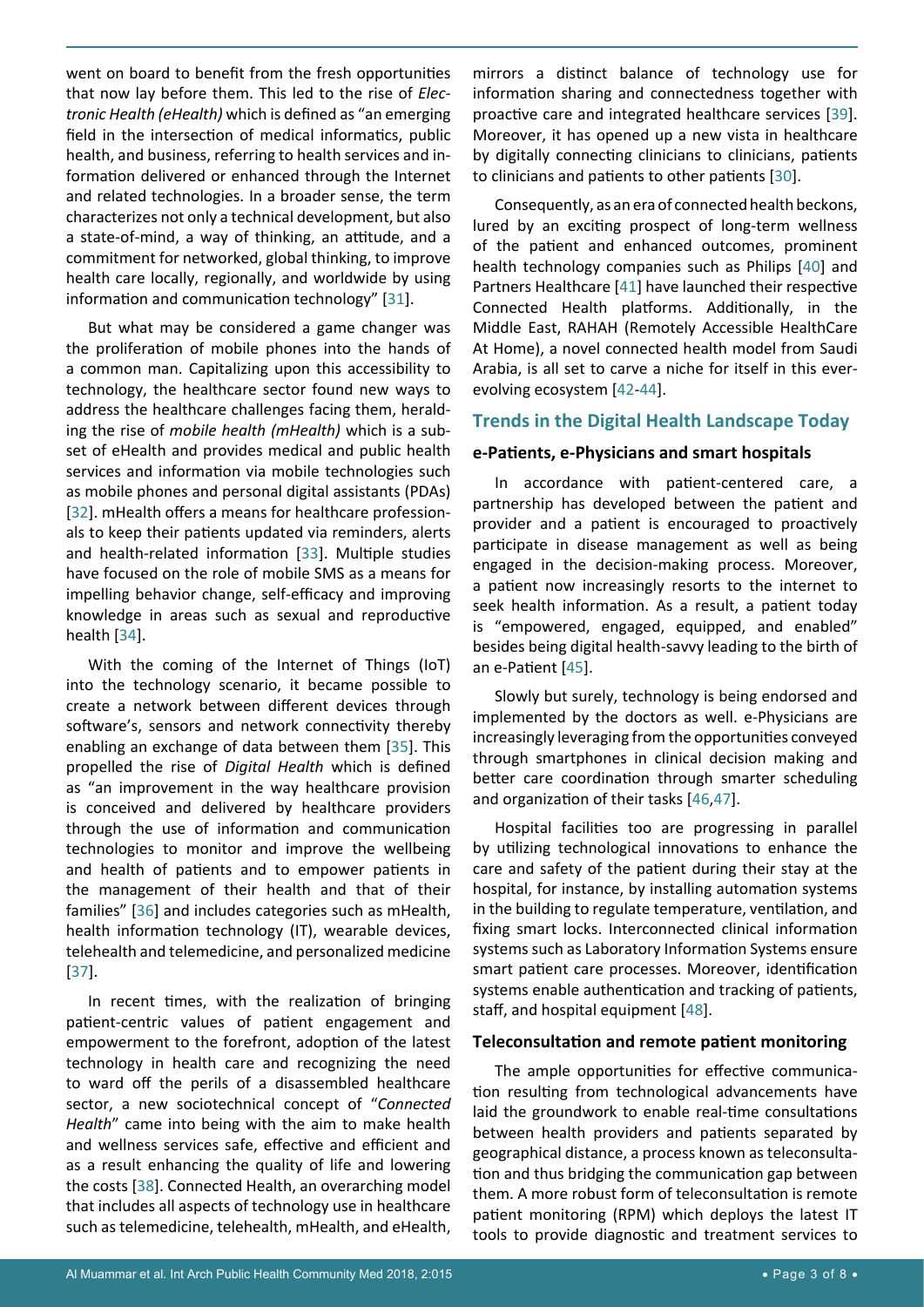the patients located in remote and rural areas [[49](#page-6-30)]. For instance, Alentejo, an underserved region in Portugal with regard to adequate and accessible health care, successfully initiated telemedicine and teleconsultation in 1998 as a means to improve healthcare and is now an essential part of service delivery there [[50\]](#page-6-31). Moreover, a systematic review highlighted the feasibility of telemedicine in the field of dentistry for remote screening, diagnosis, and consultation [\[51](#page-6-32)]. Additionally, teleconsultations with the health provider have been found to enrich patient satisfaction due to improved outcomes, ease of use, low cost, better communication and reduced travel time [\[52\]](#page-6-33). Furthermore, studies have underlined strong support in favor of telemedicine in the aspect of patient safety since it has been revealed that use of telemedicine for consultation brought down the number of medical errors in between clinical visits, besides playing a part in lowering medication errors [\[53](#page-6-34)]. As excessive waiting time at the hospital continues to be a pressing problem faced by patients [[54](#page-6-35)], the efficiency of e-consultations to provide convenient access to healthcare professionals may be considered.

#### **Web as the source of health information**

With the access to the internet reaching a crescendo, approximately eight out of ten Americans use the web as a source of health-related information [\[55](#page-6-36)]. This has cracked open an unlimited world of information for a digital age patient. Online medical encyclopedia's such as MedlinePlus provides comprehensive information regarding diseases, tests, symptoms, and treatment [[56](#page-6-37)]. Help-seeking behavior using online information regarding mental health issues is on the rise among young adults [[57](#page-6-38)].

#### **Webinars**

Online seminars, referred to as "webinars" offer patients an opportunity to virtually attend seminars presented by healthcare professionals from any location regarding various topics related to health and wellness. This enables them to gain more information related to aspects of self-care through audio-video feeds, slide images and allows them to interact with the presenter by asking queries [\[58](#page-6-39)].

#### **Wearable sensors**

Miniaturized, sensor-enabled wearable devices have made it plausible for patients with chronic diseases such as cardiovascular disease [\[59](#page-6-40)] and diabetes [\[60](#page-6-41)] to monitor their vital signs such as blood pressure and blood glucose level and thus indulge in self-care. It further allows the patient to transfer the data obtained to a health care professional using wireless technology. A review highlighted the feasibility of wearable devices in the promotion of physical activity and weight loss  $[61]$  $[61]$  $[61]$ . Moreover, the data obtained from the wearable sensors alert the patient and the healthcare team regarding adverse events and prompts timely remedial action [[62](#page-7-11)].

#### **Insideable devices**

Unlike wearable sensors which usually remain in contact with the skin, ingestible sensors gauge the internal changes in homeostatic imbalance and offer novel means to diagnose and monitor the human body [[63\]](#page-7-0). An ingestible sensor has been approved to monitor medication compliance among patients with hypertension and heart failure [[64](#page-7-1)].

Another novel technique of monitoring is by way of implantable sensors which can be positioned below the skin and permits the measurement of vital signs, for example, Cardio MEMS is an implantable device which helps in continuously monitoring pulmonary artery pressure and a randomized clinical trial revealed a reduction in hospitalization of patients with chronic heart failure by 50% when their daily pressures were monitored [\[65](#page-7-2)].

#### **Mobile apps**

Smartphones with inbuilt health apps provide a unique opportunity for patient engagement by promoting, adopting and maintaining healthy behaviors [[66\]](#page-7-3). As of 2015, approximately 165,000 health-related apps are available [\[67](#page-7-4)] and are broadly classified as 'wellness management apps' which assist in modifying behaviors related to lifestyle, diet, fitness etc. and 'health condition management' apps which facilitate dealing with disease conditions by providing information about the disease, access to care and medication reminders [[68\]](#page-7-5). Chronic conditions including mental health conditions, diabetes, cardiovascular diseases, nervous system disorders and musculoskeletal conditions are amongst the most common conditions focused on health condition management apps [[68](#page-7-5)]. Reassuringly, digital health apps have recently witnessed a substantial growth in their evidence-based efficacy with as many as 234 randomized controlled trials and 20 meta-analysis studies conducted [[68](#page-7-5)].

#### **Electronic Medical Records (EMR)**

EMR's which can store health and medical information of a patient in digital form have widely attracted physicians; for instance, in Canada, approximately 75% of physicians have shifted to EMR use [[69](#page-7-6)]. Besides improving the communication between the health care team, it delivers them readable and organized information which reduces the risk of medical errors [\[70](#page-7-7)].

#### **Health portals**

Aimed at bridging the communication gap between the patient and providers, portals are personal healthcare-related websites that allow the patients to communicate with their healthcare team through teleconsultations. Moreover, they permit access to lab test results, schedule appointments with the doctors and refill prescriptions [[71](#page-7-8),[72](#page-7-9)]. A systematic review of the effect of patient portals concluded that ten out of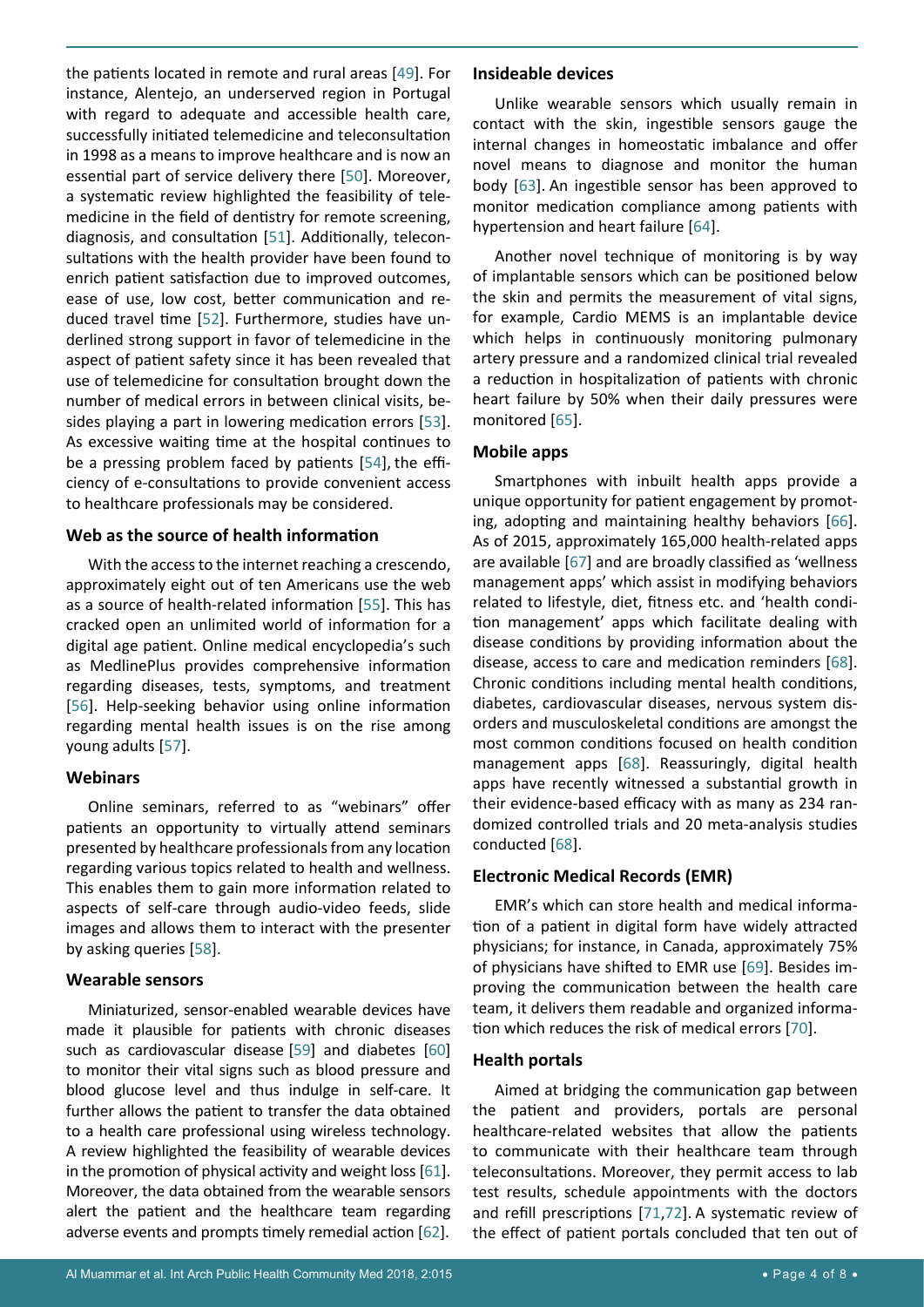twenty-seven studies reported positive effects in terms of medication adherence, self-care practices, improved patient satisfaction [\[73](#page-7-16)]; and functional status [\[74](#page-7-17)].

#### **Big data**

As a result of the digitalization of medical and health records (EMR's) and data generated from wearable devices, a large and complex volume of data is being produced known as Big Data. This massive reservoir of information is now being put to use by assisting clinicians in providing an observational evidence base. Big Data has also facilitated the opportunity to deliver personalized treatment by using analytics in assimilating genomics with EMR [[75](#page-7-18)].

#### **The human genome project**

By far the most monumental scientific discovery in recent times was the unraveling of information regarding the structure, organization and function of the human genome undertaken by an international research collaboration known as the Human Genome Project [[76](#page-7-19)]. This project was an epitome of a partnership between biologists, and technologists since the investigation into the genome applied computing technology extensively and these days owing to further advances in biomedical technology, a sea change in the diagnosis and treatment of diseases is anticipated [[77](#page-7-20)].

#### **Personalized and precision medicine**

As a result of advancements made through the Human Genome Project in understanding a person's genetic makeup which determines their susceptibility to certain diseases, it is now possible to provide tailored therapies suitable for each patient, thereby making them safer and effective. Personalized medicine takes into account not just the genetic makeup of individuals but also their preferences, beliefs, attitudes, knowledge and social context. On the other hand, precision medicine utilizes patient centrism, engagement, digital health application, genomics, molecular technologies and data sharing in health care delivery [[78](#page-7-12)].

#### **3D Printing**

3D printing refers to the "deposition of materials such as plastic, metal, ceramics, powders, liquids or living cells in layers to produce a 3D object" [\[79](#page-7-13)]. It is redesigning healthcare since it is now possible to recreate body parts such as personalized prosthetics [\[79](#page-7-13)]. Remarkably, Spanish scientists have successfully launched a prototype for a 3D bioprinter that can create a fully functional human skin and can be transplanted to burn victims [[80](#page-7-14)].

#### **Artificial intelligence in healthcare**

An exciting dimension to the digitalization of health care is the development of intelligent machines which exhibit cognitive actions analogous to human beings and are capable of conducting real-time analytics using algorithms [\[81\]](#page-7-15). For instance, IBM Watson helps clinicians make decisions by using natural language capabilities, hypothesis generation, and evidence-based learning. This is particularly useful given the surge in Big

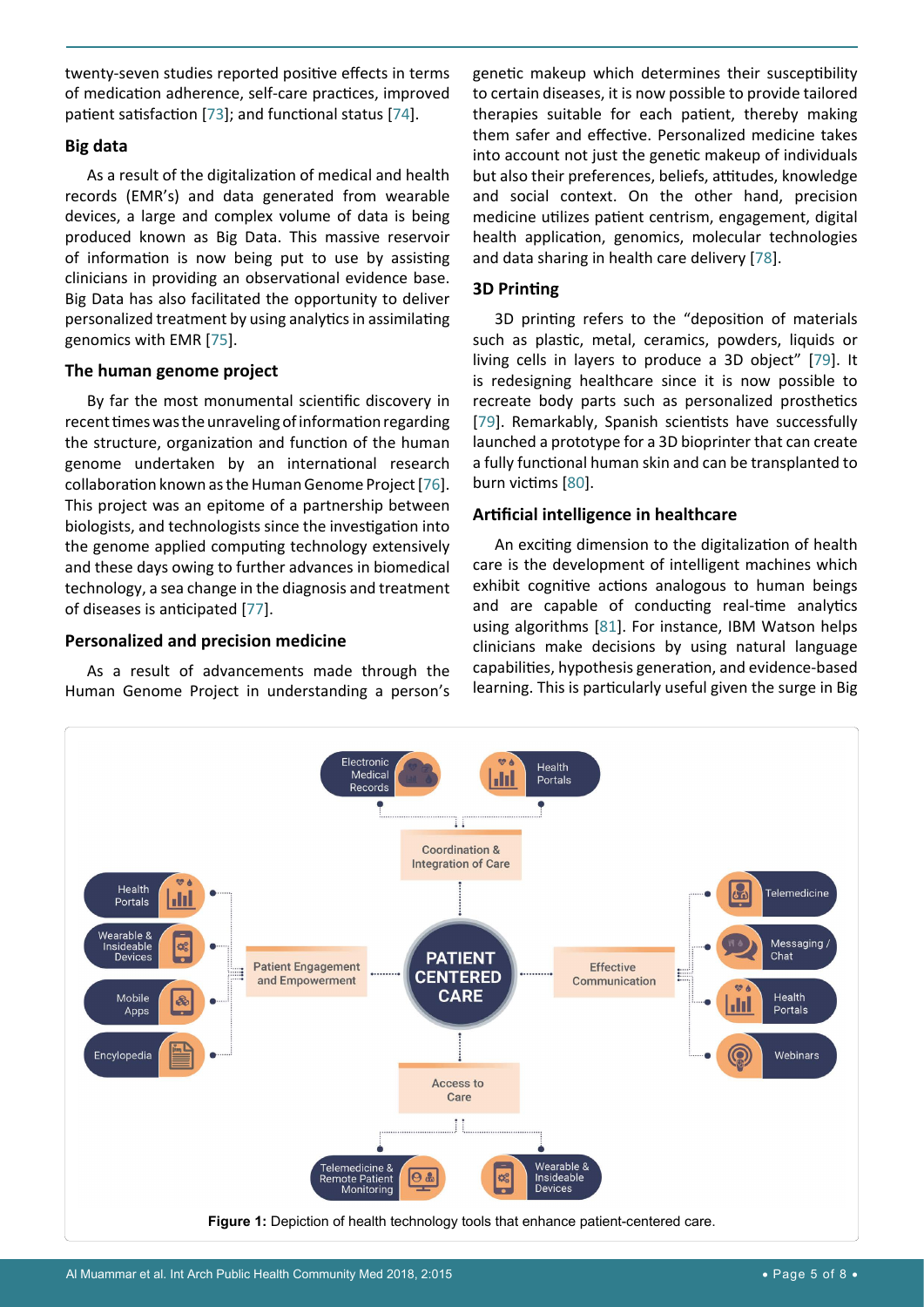Data and will assist in excavating information and aid the doctors in making quicker and precise diagnosis [[82](#page-7-21)]. The potential role an artificial conversation agent or Chatbot which uses speech or textual methods to conduct a conversation is being explored in healthcare to provide assistance for behavior change in diabetes and obesity management [[83](#page-7-22)]. Additionally, Babylon Health is a conversational health service provider which uses artificial intelligence to have consultations with doctors [[84](#page-7-23)].

#### **Critical Views on Digitalization of Healthcare**

In addition to the evidence supporting the implementation of digital tools as categorically mentioned above, it is worth looking into some of the critical views in relation to the digitalization of the healthcare sector. There is concern regarding the privacy and confidentiality of the patient's electronic medical records and system interoperability [\[85](#page-7-24)]. Correspondingly, it has been illustrated that EMR use has augmented the workload of the physicians which could lead to incidents of medical errors [[86\]](#page-7-25). Ironically, where digital health claims to promote greater patientprovider interaction, it is argued that the presence of a computer between the two parties may prove to have a reverse effect [[87\]](#page-7-26). Moreover, regular power blackouts and loss of internet connectivity is an often encountered barrier to the implementation of digital health, especially in developing countries [[88\]](#page-7-27). Another cause for alarm is the ocean of health information available on the internet and how any unreliable information can lead to adverse health effects [[89](#page-7-28)]. In addition, despite a gradual rise in the body of evidence surrounding digital health tools, there remains scope for more especially the evidence that can guide the scale-up of mHealth [[90](#page-7-29)] likewise, the regulations that oversee technology use in healthcare have not kept pace with the swift advancements made in the technology arena [[91](#page-7-30)].

#### **Conclusion**

Undoubtedly, the road to achieving quality, equitable, accessible and affordable healthcare for all sections of the populations is laid with numerous hurdles, even so, not all is lost. The paradigm shift in healthcare delivery towards patient-centered care has restructured the dynamics of the relationship between the patient and the provider and is allowing patients to play a vigorous role in safeguarding their own health. Furthermore, as the information and communication technology sector revels in several cutting-edge innovations with gadgets like smartphones and tablets becoming increasingly available to common man and providing an innovative means to uphold patient-centric values, it became imperative for the health sector to exploit the benefits of this resource leading to the digitalization of the health sector and driving the momentum towards improving health and wellbeing of the people. Notwithstanding

the criticism surrounding the use of technology in healthcare, the benefits far outweigh the challenges and digitalized health continues to flourish. Although this area of health care is in its nascent stages given that embracing it has been snail-paced and has a long way to go in its implementation, building up its evidence base and developing a regulatory framework, an enthusiasm is brewing in view of its unprecedented potential in disease treatment, disease prevention and promotion of health. It has the ability to reach out to every person, at every stratum in need of healthcare and may thus prove to be a silver lining in the healthcare system.

#### **References**

- <span id="page-5-9"></span>1. [\(2017\) National Center for Health Statistics Health](https://www.cdc.gov/nchs/fastats/health-expenditures.htm)  [Expenditures. Centers for Disease Control and Prevention.](https://www.cdc.gov/nchs/fastats/health-expenditures.htm)
- <span id="page-5-10"></span>2. [\(2013\) Global health workforce shortage to reach 12.9](https://www.who.int/mediacentre/news/releases/2013/health-workforce-shortage/en/)  [million in coming decades. World Health Organization.](https://www.who.int/mediacentre/news/releases/2013/health-workforce-shortage/en/)
- <span id="page-5-0"></span>3. [Bauer UE, Briss PA, Goodman RA, Bowman BA \(2014\)](https://www.thelancet.com/journals/lancet/article/PIIS0140-6736(14)60648-6/fulltext)  [Prevention of chronic disease in the 21st century:](https://www.thelancet.com/journals/lancet/article/PIIS0140-6736(14)60648-6/fulltext)  [Elimination of the leading preventable causes of premature](https://www.thelancet.com/journals/lancet/article/PIIS0140-6736(14)60648-6/fulltext)  [death and disability in the USA. The Lancet 384: 45-52.](https://www.thelancet.com/journals/lancet/article/PIIS0140-6736(14)60648-6/fulltext)
- <span id="page-5-1"></span>4. [\(2017\) Noncommunicable diseases. World Health](https://www.who.int/en/news-room/fact-sheets/detail/noncommunicable-diseases)  [Organization.](https://www.who.int/en/news-room/fact-sheets/detail/noncommunicable-diseases)
- <span id="page-5-2"></span>5. [\(2017\) The top 10 causes of death. World Health](https://www.who.int/en/news-room/fact-sheets/detail/the-top-10-causes-of-death)  [Organization.](https://www.who.int/en/news-room/fact-sheets/detail/the-top-10-causes-of-death)
- <span id="page-5-3"></span>6. [\(2017\) 10 facts on patient safety. World Health Organization.](https://www.who.int/features/factfiles/patient_safety/en/)
- <span id="page-5-4"></span>7. [Kohn LT, Corrigan JM, Donaldson MS \(2000\) To Err](https://www.ncbi.nlm.nih.gov/pubmed/25077248)  [is Human: Building a Safer Health System. Institute of](https://www.ncbi.nlm.nih.gov/pubmed/25077248)  [Medicine Committee on Quality of Health Care in America,](https://www.ncbi.nlm.nih.gov/pubmed/25077248)  [National Academies Press \(US\), Washington \(DC\).](https://www.ncbi.nlm.nih.gov/pubmed/25077248)
- <span id="page-5-5"></span>8. [Ventola CL \(2015\) The antibiotic resistance crisis. Part](https://www.ncbi.nlm.nih.gov/pmc/articles/PMC4378521/)  [1: Causes and threats. P&T: A peer-reviewed journal for](https://www.ncbi.nlm.nih.gov/pmc/articles/PMC4378521/)  [formulary management 40: 277-283.](https://www.ncbi.nlm.nih.gov/pmc/articles/PMC4378521/)
- <span id="page-5-6"></span>9. [\(2013\) Antibiotic Resistance Threats in the United States.](https://www.cdc.gov/drugresistance/biggest_threats.html?CDC_AA_refVal=https%3A%2F%2Fwww.cdc.gov%2Fdrugresistance%2Fthreat-report-2013%2Findex.html)  [Centers for Disease Control and Prevention.](https://www.cdc.gov/drugresistance/biggest_threats.html?CDC_AA_refVal=https%3A%2F%2Fwww.cdc.gov%2Fdrugresistance%2Fthreat-report-2013%2Findex.html)
- <span id="page-5-7"></span>10. [McCartney M \(2016\) Margaret McCartney: Breaking down](https://www.bmj.com/content/354/bmj.i5199)  [the silo walls. Bmj 354: i5199.](https://www.bmj.com/content/354/bmj.i5199)
- <span id="page-5-8"></span>11. [Towle A \(2016\) Nurses must knock down professional "Silos"](https://www.omicsonline.org/open-access/nurses-must-knock-down-professional-silos-and-create-quality-safe-and-effective-interprofessional-teams-from-the-inside-looking-ou-2167-1168-1000341.php?aid=74249)  [and create quality, safe and effective interprofessional](https://www.omicsonline.org/open-access/nurses-must-knock-down-professional-silos-and-create-quality-safe-and-effective-interprofessional-teams-from-the-inside-looking-ou-2167-1168-1000341.php?aid=74249)  [teams. From the inside looking out: A healthcare providers](https://www.omicsonline.org/open-access/nurses-must-knock-down-professional-silos-and-create-quality-safe-and-effective-interprofessional-teams-from-the-inside-looking-ou-2167-1168-1000341.php?aid=74249)  [experience being the family member. Journal of Nursing &](https://www.omicsonline.org/open-access/nurses-must-knock-down-professional-silos-and-create-quality-safe-and-effective-interprofessional-teams-from-the-inside-looking-ou-2167-1168-1000341.php?aid=74249)  [Care 5: 341.](https://www.omicsonline.org/open-access/nurses-must-knock-down-professional-silos-and-create-quality-safe-and-effective-interprofessional-teams-from-the-inside-looking-ou-2167-1168-1000341.php?aid=74249)
- <span id="page-5-11"></span>12. [\(2001\) Crossing the Quality Chasm: A New Health System](https://www.ncbi.nlm.nih.gov/pubmed/25057539)  [for the 21st Century. Institute of Medicine Committee on](https://www.ncbi.nlm.nih.gov/pubmed/25057539)  [Quality of Health Care in America, National Academies](https://www.ncbi.nlm.nih.gov/pubmed/25057539)  [Press \(US\), Washington.](https://www.ncbi.nlm.nih.gov/pubmed/25057539)
- <span id="page-5-12"></span>13. [\(2018\) Principles of Patient-Centered Care. Picker Institute.](https://www.picker.org/about-us/picker-principles-of-person-centred-care/)
- <span id="page-5-13"></span>14. [\(2018\) Health Systems Strengthening Glossary. World](https://www.who.int/healthsystems/hss_glossary/en/index8.html)  [Health Organization.](https://www.who.int/healthsystems/hss_glossary/en/index8.html)
- <span id="page-5-14"></span>15. [\(2018\) Supporting people-centred, integrated health](https://www.who.int/westernpacific/activities/supporting-people-centred-integrated-health-service-delivery)  [service delivery. World Health Organization Western](https://www.who.int/westernpacific/activities/supporting-people-centred-integrated-health-service-delivery)  [Pacific Region.](https://www.who.int/westernpacific/activities/supporting-people-centred-integrated-health-service-delivery)
- <span id="page-5-15"></span>16. [Bear RA, Stockie S \(2014\) Patient engagement and patient](https://journals.sagepub.com/doi/10.1186/s40697-014-0024-7)[centred care in the management of advanced chronic](https://journals.sagepub.com/doi/10.1186/s40697-014-0024-7)  [kidney disease and chronic kidney failure. Canadian](https://journals.sagepub.com/doi/10.1186/s40697-014-0024-7)  [Journal of Kidney Health and Disease 1: 24.](https://journals.sagepub.com/doi/10.1186/s40697-014-0024-7)
- <span id="page-5-16"></span>17. [Anderson RM, Funnell MM \(2005\) Patient empowerment:](https://www.sciencedirect.com/science/article/pii/S073839910400165X)  [Reflections on the challenge of fostering the adoption of a](https://www.sciencedirect.com/science/article/pii/S073839910400165X)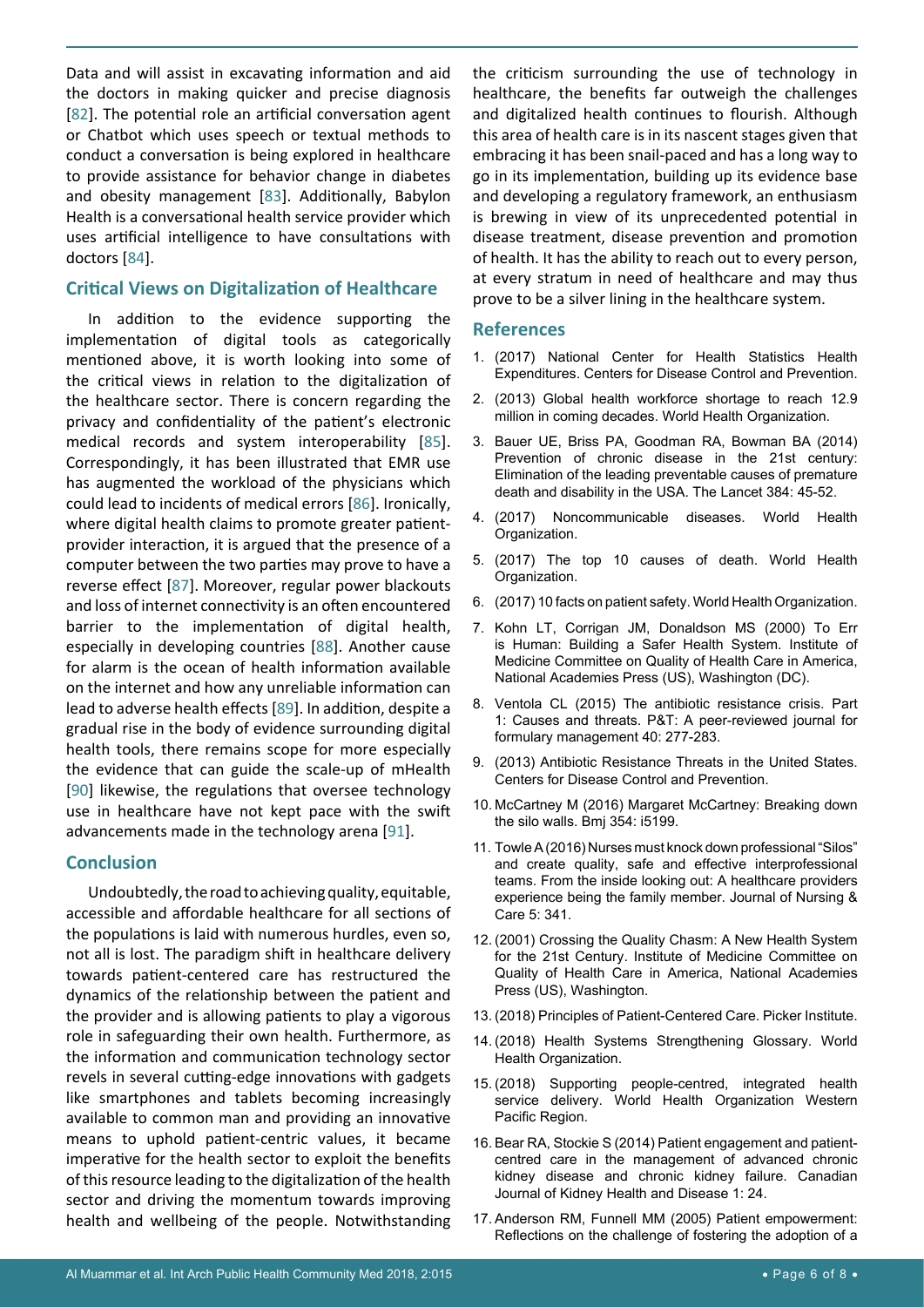[new paradigm. Patient Education and Counseling 57: 153-](https://www.sciencedirect.com/science/article/pii/S073839910400165X) [157.](https://www.sciencedirect.com/science/article/pii/S073839910400165X)

- <span id="page-6-9"></span>18. [Groene O \(2011\) Patient centredness and quality](https://academic.oup.com/intqhc/article/23/5/531/1866503)  [improvement efforts in hospitals: Rationale, measurement,](https://academic.oup.com/intqhc/article/23/5/531/1866503)  [implementation. International Journal for Quality in Health](https://academic.oup.com/intqhc/article/23/5/531/1866503)  [Care 23: 531-537.](https://academic.oup.com/intqhc/article/23/5/531/1866503)
- <span id="page-6-10"></span>19. [Ulin K, Malm D, Nygardh A \(2015\) What is known about](https://www.ncbi.nlm.nih.gov/pubmed/26497193)  [the benefits of patient-centered care in patients with heart](https://www.ncbi.nlm.nih.gov/pubmed/26497193)  [failure. Curr Heart Fail Rep 12: 350-359.](https://www.ncbi.nlm.nih.gov/pubmed/26497193)
- <span id="page-6-11"></span>20. [Ha JF, Longnecker N \(2010\) Doctor-Patient communication:](https://www.ncbi.nlm.nih.gov/pmc/articles/PMC3096184/)  [A review. The Ochsner Journal 10: 38-43.](https://www.ncbi.nlm.nih.gov/pmc/articles/PMC3096184/)
- <span id="page-6-12"></span>21. [Charmel PA, Frampton SB \(2008\) Building the business](https://www.ncbi.nlm.nih.gov/pubmed/19097611)  [case for patient-centered care. Healthc Financ Manage 62:](https://www.ncbi.nlm.nih.gov/pubmed/19097611)  [80-85.](https://www.ncbi.nlm.nih.gov/pubmed/19097611)
- <span id="page-6-0"></span>22. [\(2018\) Individuals using the Internet \(% of population\).](https://data.worldbank.org/indicator/IT.NET.USER.ZS)  [World Bank.](https://data.worldbank.org/indicator/IT.NET.USER.ZS)
- <span id="page-6-1"></span>23. [\(2018\) Mobile cellular subscriptions \(per 100 people\). The](https://data.worldbank.org/indicator/IT.CEL.SETS)  [World Bank.](https://data.worldbank.org/indicator/IT.CEL.SETS)
- <span id="page-6-2"></span>24. [Edworthy SM \(2001\) Telemedicine in developing countries.](https://www.ncbi.nlm.nih.gov/pmc/articles/PMC1121115/)  [May have more impact than in developed countries. BMJ](https://www.ncbi.nlm.nih.gov/pmc/articles/PMC1121115/)  [323: 524-525.](https://www.ncbi.nlm.nih.gov/pmc/articles/PMC1121115/)
- <span id="page-6-3"></span>25. [\(2017\) mHealth: Use of appropriate digital technologies for](http://apps.who.int/iris/handle/10665/274134)  [public health. World Health Organization.](http://apps.who.int/iris/handle/10665/274134)
- <span id="page-6-4"></span>26. [Demiris G, Kneale L \(2015\) Informatics systems and tools](https://www.ncbi.nlm.nih.gov/pubmed/26293847)  [to facilitate patient-centered care coordination. Yearb Med](https://www.ncbi.nlm.nih.gov/pubmed/26293847)  [Inform 10: 15-21.](https://www.ncbi.nlm.nih.gov/pubmed/26293847)
- <span id="page-6-5"></span>27. [Strehle EM, Shabde N \(2006\) One hundred years of](https://www.ncbi.nlm.nih.gov/pmc/articles/PMC2082971/)  [telemedicine: Does this new technology have a place in](https://www.ncbi.nlm.nih.gov/pmc/articles/PMC2082971/)  [paediatrics? Archives of Disease in Childhood 91: 956-959.](https://www.ncbi.nlm.nih.gov/pmc/articles/PMC2082971/)
- <span id="page-6-6"></span>28. [Field MJ \(1996\) Telemedicine: A Guide to Assessing](https://www.ncbi.nlm.nih.gov/pubmed/20845554)  [Telecommunications in Health Care. Institute of Medicine](https://www.ncbi.nlm.nih.gov/pubmed/20845554)  [Committee on Evaluating Clinical Applications of T, The](https://www.ncbi.nlm.nih.gov/pubmed/20845554)  [National Academies Collection: Reports funded by National](https://www.ncbi.nlm.nih.gov/pubmed/20845554)  [Institutes of Health, National Academies Press \(US\),](https://www.ncbi.nlm.nih.gov/pubmed/20845554)  [Washington \(DC\).](https://www.ncbi.nlm.nih.gov/pubmed/20845554)
- <span id="page-6-7"></span>29. [Weinstein RS, Lopez AM, Joseph BA, Erps KA, Holcomb](https://www.ncbi.nlm.nih.gov/pubmed/24384059)  [M, et al. \(2014\) Telemedicine, telehealth, and mobile health](https://www.ncbi.nlm.nih.gov/pubmed/24384059)  [applications that work: Opportunities and barriers. Am J](https://www.ncbi.nlm.nih.gov/pubmed/24384059)  [Med 127: 183-187.](https://www.ncbi.nlm.nih.gov/pubmed/24384059)
- <span id="page-6-8"></span>30. [Kvedar J, Coye MJ, Everett W \(2014\) Connected health:](https://www.ncbi.nlm.nih.gov/pubmed/24493760)  [A review of technologies and strategies to improve patient](https://www.ncbi.nlm.nih.gov/pubmed/24493760)  [care with telemedicine and telehealth. Health Aff \(Millwood\)](https://www.ncbi.nlm.nih.gov/pubmed/24493760)  [33: 194-199.](https://www.ncbi.nlm.nih.gov/pubmed/24493760)
- <span id="page-6-22"></span>31. [Eysenbach G \(2001\) What is e-health? J Med Internet Res](https://www.ncbi.nlm.nih.gov/pmc/articles/PMC1761894/)  [3: e20.](https://www.ncbi.nlm.nih.gov/pmc/articles/PMC1761894/)
- <span id="page-6-23"></span>32. [\(2011\) mHealth: New horizons for health through mobile](http://apps.who.int/iris/handle/10665/44607)  [technologies: Second global survey on eHealth. World](http://apps.who.int/iris/handle/10665/44607)  [Health Organization.](http://apps.who.int/iris/handle/10665/44607)
- <span id="page-6-24"></span>33. [Kallander K, Tibenderana JK, Akpogheneta OJ, Strachan](https://www.ncbi.nlm.nih.gov/pubmed/23353680)  [DL, Hill Z, et al. \(2013\) Mobile health \(mHealth\) approaches](https://www.ncbi.nlm.nih.gov/pubmed/23353680)  [and lessons for increased performance and retention of](https://www.ncbi.nlm.nih.gov/pubmed/23353680)  [community health workers in low- and middle-income](https://www.ncbi.nlm.nih.gov/pubmed/23353680)  [countries: A review. J Med Internet Res 15: e17.](https://www.ncbi.nlm.nih.gov/pubmed/23353680)
- <span id="page-6-25"></span>34. [\(2018\) Digital Health for Social and Behavior Change: New](https://www.fphighimpactpractices.org/briefs/digital-health-sbc/)  [technologies, new ways to reach people. Family Planning](https://www.fphighimpactpractices.org/briefs/digital-health-sbc/)  [High Impact Practices.](https://www.fphighimpactpractices.org/briefs/digital-health-sbc/)
- <span id="page-6-26"></span>35. [Zanella A, Bui N, Castellani A, Vangelista L, Zorzi M \(2014\)](https://ieeexplore.ieee.org/document/6740844/authors#authors)  [Internet of things for smart cities. IEEE Internet of Things](https://ieeexplore.ieee.org/document/6740844/authors#authors)  [Journal 1: 22-32.](https://ieeexplore.ieee.org/document/6740844/authors#authors)
- <span id="page-6-27"></span>36. [Iyawa GE, Herselman M, Botha A \(2016\) Digital health](https://www.sciencedirect.com/science/article/pii/S1877050916323171)

[innovation ecosystems: From systematic literature review](https://www.sciencedirect.com/science/article/pii/S1877050916323171)  [to conceptual framework. Procedia Computer Science 100:](https://www.sciencedirect.com/science/article/pii/S1877050916323171)  [244-252.](https://www.sciencedirect.com/science/article/pii/S1877050916323171)

- <span id="page-6-28"></span>37. [\(2018\) Digital Health. U.S. Food & Drug Administration.](https://www.fda.gov/medicaldevices/digitalhealth/)
- <span id="page-6-29"></span>38. [Carroll N \(2016\) Key success factors for smart and](https://ieeexplore.ieee.org/document/7742288)  [connected health software solutions. Computer 49: 22-28.](https://ieeexplore.ieee.org/document/7742288)
- <span id="page-6-13"></span>39. [Burmaoglu S, Saritas O, Kıdak LB, Berber İC \(2017\)](https://link.springer.com/article/10.1007/s11192-017-2431-x)  [Evolution of connected health: A network perspective.](https://link.springer.com/article/10.1007/s11192-017-2431-x)  [Scientometrics 112: 1419-1438.](https://link.springer.com/article/10.1007/s11192-017-2431-x)
- <span id="page-6-14"></span>40. [\(2018\) Open a world of cloud-based connected health care.](https://www.philips.co.uk/healthcare/innovation/about-health-suite)  [Philips HealthSuite.](https://www.philips.co.uk/healthcare/innovation/about-health-suite)
- <span id="page-6-15"></span>41. [\(2018\) Connected Health Integration Pathway. Partners](https://connectedhealth.partners.org/work-with-us/pghdconnect/)  [Healthcare.](https://connectedhealth.partners.org/work-with-us/pghdconnect/)
- <span id="page-6-16"></span>42. [\(2017\) Rah@h Remotely Accessible Healthcare.](http://rahah.org/)
- 43. [\(2017\) Rah@h Patient Portal.](http://rahah.org/wp-content/uploads/2018/02/RAH@H-Patient-Portal-User-Guide.pdf)
- <span id="page-6-17"></span>44. [\(2017\) Rah@h Staff Portal.](http://rahah.org/wp-content/uploads/2018/02/RAH@H-Staff-Portal-User-Guide.pdf)
- <span id="page-6-18"></span>45. [Hewitt-Taylor J, Bond SC \(2012\) What e-patients want from](https://www.ncbi.nlm.nih.gov/pubmed/23137788)  [the doctor-patient relationship: Content analysis of posts on](https://www.ncbi.nlm.nih.gov/pubmed/23137788)  [discussion boards. J Med Internet Res 14: e155.](https://www.ncbi.nlm.nih.gov/pubmed/23137788)
- <span id="page-6-19"></span>46. [Mobasheri MH, King D, Johnston M, Gautama S,](https://innovations.bmj.com/content/1/4/174)  [Purkayastha S, et al. \(2015\) The ownership and clinical](https://innovations.bmj.com/content/1/4/174)  [use of smartphones by doctors and nurses in the UK: A](https://innovations.bmj.com/content/1/4/174)  [multicentre survey study. BMJ Innovations 1: 174.](https://innovations.bmj.com/content/1/4/174)
- <span id="page-6-20"></span>47. [Ventola CL \(2014\) Mobile devices and apps for health](https://www.ncbi.nlm.nih.gov/pmc/articles/PMC4029126/)  [care professionals: Uses and benefits. Pharmacy and](https://www.ncbi.nlm.nih.gov/pmc/articles/PMC4029126/)  [Therapeutics 39: 356-364.](https://www.ncbi.nlm.nih.gov/pmc/articles/PMC4029126/)
- <span id="page-6-21"></span>48. [\(2016\) Smart hospitals: Security and resilience for smart](https://www.aeteurope.com/news/smart-hospitals-security/)  [health service and infrastructures. European union agency](https://www.aeteurope.com/news/smart-hospitals-security/)  [for network and information security.](https://www.aeteurope.com/news/smart-hospitals-security/)
- <span id="page-6-30"></span>49. [Deldar K, Bahaadinbeigy K, Tara SM \(2016\) Teleconsultation](https://www.ncbi.nlm.nih.gov/pubmed/27708494)  [and Clinical Decision Making: A Systematic Review. Acta](https://www.ncbi.nlm.nih.gov/pubmed/27708494)  [Inform Med 24: 286-292.](https://www.ncbi.nlm.nih.gov/pubmed/27708494)
- <span id="page-6-31"></span>50. [Oliveira TC, Bayer S, Gonçalves L, Barlow J \(2014\)](https://www.ncbi.nlm.nih.gov/pmc/articles/PMC3880063/)  [Telemedicine in Alentejo. Telemed J E Health 20: 90-93.](https://www.ncbi.nlm.nih.gov/pmc/articles/PMC3880063/)
- <span id="page-6-32"></span>51. [Irving M, Stewart R, Spallek H, Blinkhorn A \(2018\) Using](https://www.ncbi.nlm.nih.gov/pubmed/28092220)  [teledentistry in clinical practice as an enabler to improve](https://www.ncbi.nlm.nih.gov/pubmed/28092220)  [access to clinical care: A qualitative systematic review. J](https://www.ncbi.nlm.nih.gov/pubmed/28092220)  [Telemed Telecare 24: 129-146.](https://www.ncbi.nlm.nih.gov/pubmed/28092220)
- <span id="page-6-33"></span>52. [Kruse CS, Krowski N, Rodriguez B, Tran L, Vela J, et al.](https://bmjopen.bmj.com/content/7/8/e016242)  [\(2017\) Telehealth and patient satisfaction: A systematic](https://bmjopen.bmj.com/content/7/8/e016242)  [review and narrative analysis. BMJ Open 7: e016242.](https://bmjopen.bmj.com/content/7/8/e016242)
- <span id="page-6-34"></span>53. [Agboola S, Kvedar J \(2016\) Telemedicine and Patient](https://psnet.ahrq.gov/perspectives/perspective/206/telemedicine-and-patient-safety#ref1)  [Safety. AHRQ Patient Safety Network.](https://psnet.ahrq.gov/perspectives/perspective/206/telemedicine-and-patient-safety#ref1)
- <span id="page-6-35"></span>54. [Charles A. Villanueva MA, Fahad Mahnashi, Saad Alyhya,](https://www.scirp.org/journal/PaperInforCitation.aspx?PaperID=74829)  [Osama Alshreef \(2017\) Waiting time in emergency](https://www.scirp.org/journal/PaperInforCitation.aspx?PaperID=74829)  [department in Riyadh. Journal of Biosciences and](https://www.scirp.org/journal/PaperInforCitation.aspx?PaperID=74829)  [Medicines 5: 55-60.](https://www.scirp.org/journal/PaperInforCitation.aspx?PaperID=74829)
- <span id="page-6-36"></span>55. [Fox S \(2011\) Health Topics. Pew Research Center Internet](http://www.pewinternet.org/2011/02/01/health-topics-2/)  [& Technology.](http://www.pewinternet.org/2011/02/01/health-topics-2/)
- <span id="page-6-37"></span>56. [\(2018\) Medical Encyclopedia. MedlinePlus.](https://medlineplus.gov/encyclopedia.html)
- <span id="page-6-38"></span>57. [Gowen LK \(2013\) Online mental health information seeking](https://www.tandfonline.com/doi/abs/10.1080/15228835.2013.765533)  [in young adults with mental health challenges. Journal of](https://www.tandfonline.com/doi/abs/10.1080/15228835.2013.765533)  [Technology in Human Services 31: 97-111.](https://www.tandfonline.com/doi/abs/10.1080/15228835.2013.765533)
- <span id="page-6-39"></span>58. [\(2018\) What is a webinar? Company Webcast.](https://www.webinar.nl/en/webinars/what-is-a-webinar/)
- <span id="page-6-40"></span>59. [Widmer RJ, Collins NM, Collins CS, West CP, Lerman LO,](https://www.ncbi.nlm.nih.gov/pubmed/25841251)  [et al. \(2015\) Digital health interventions for the prevention](https://www.ncbi.nlm.nih.gov/pubmed/25841251)  [of cardiovascular disease: A systematic review and meta](https://www.ncbi.nlm.nih.gov/pubmed/25841251)[analysis. Mayo Clin Proc 90: 469-480.](https://www.ncbi.nlm.nih.gov/pubmed/25841251)
- <span id="page-6-41"></span>60. [Cahn A, Akirov A, Raz I \(2018\) Digital health technology](https://www.ncbi.nlm.nih.gov/pubmed/28872765)